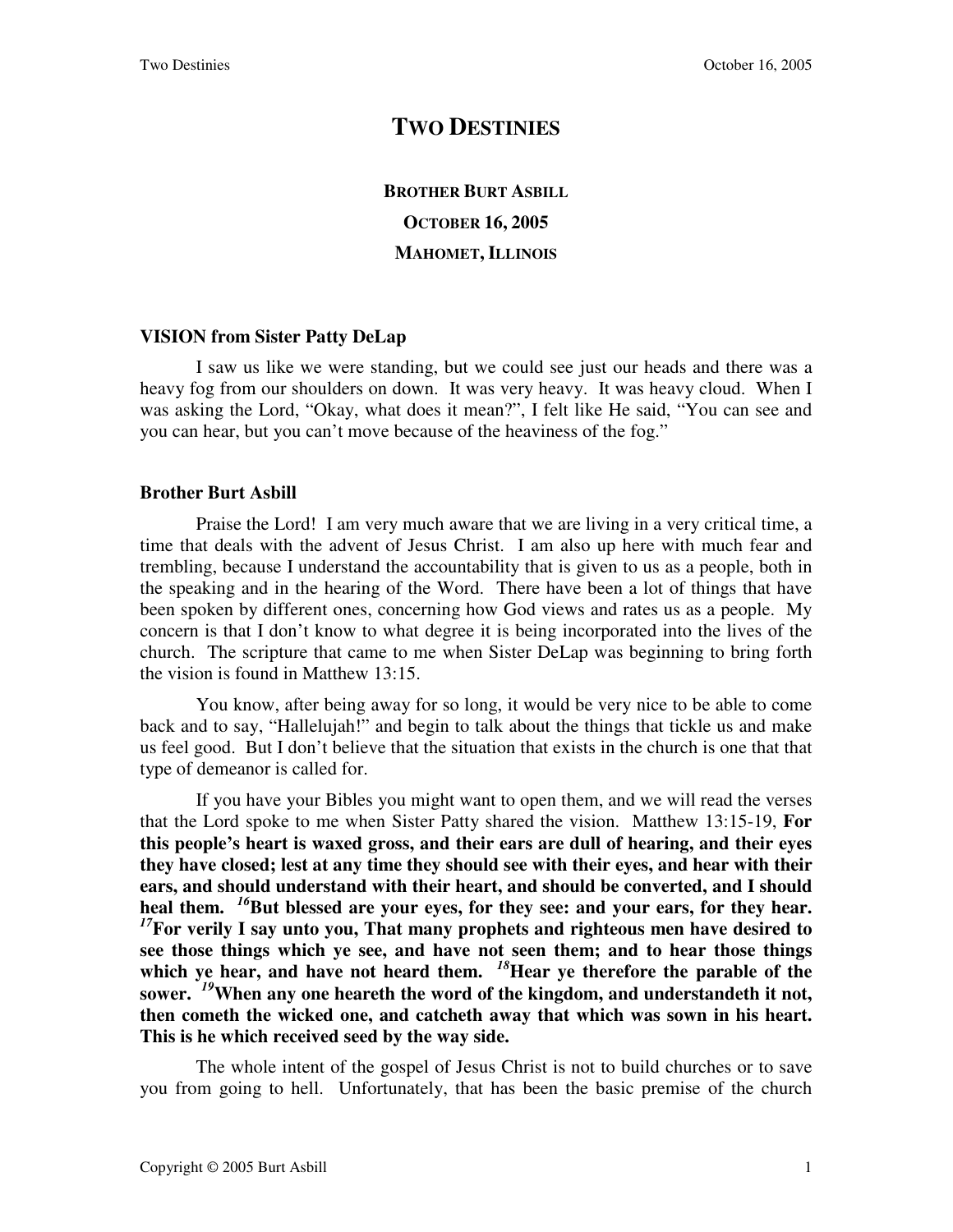almost since the instigation of it, at the time that it was taken over by the world system, by the prince, the power of the air. I am convinced that there are very few churches that are preaching the gospel of Jesus Christ.

The gospel of Jesus Christ demands change. It uncategorically demands change! Paul's reiteration of this aspect of the gospel is found in Romans where he speaks of presenting your bodies as a living sacrifice as our reasonable service (Romans 12:1). There has never been a church, that I know of, that has had as much knowledge about the Bible and about the intent of God as the church we call "The End Time Church." BUT, the having of the knowledge does not seem to have brought forth the desired result of God. That has been rather perplexing to me, that is, up until the time when God began to put a finger upon me, with regard to my own position and relationship with Him. You know the scripture in II Timothy 3:5. The way that the Lord did this for me was that He began to bring to me this particular scripture. It says, *Having a form of godliness, but denying the power thereof: from such turn away.* If I might translate that into English, what it is saying is about you and I having a spiritual sense of right and wrong. We have an understanding of moving in the goodness of God, and yet we are not allowing or experiencing the change that the Word that we have received is supposed to achieve, thereby denying the power that is in the Word that we profess to have with regard to us and the church!

I have found something of a simple truth. You can have tremendous revelations. You can look back at the church, the men of God who have dedicated their lives to the gospel of Jesus Christ and have brought forth many mighty, wonderful, and oftentimes glorious works. But you will find that the men themselves were in a position or a place of destruction, and oftentimes without hope. Hallelujah! It seems as though the gospel has always been something that the church has been willing to talk about, but it is viewed by the majority of the church as something that is outside of the church, as a goal that we are striving after that is unattainable.

Sometimes I think that we are guilty of focusing upon the works that are involved in the obtaining of that objective, because we seem to think that the doing of good things, being involved in some sort of "Christian activity," has the power to somehow miraculously change us and bring forth the evidence of the reality of God that we have some desire to have. What I am finding out in my own personal walk is that it is not the desire to do good, it is not the desire to be good that is really going to work a change within me! Now, that desire that I have might hold me in a position of rightness, and to all outward expressions it would seem as though I am moving in the right direction, and it may even appear as though I am achieving the objective upon which I have set my heart. BUT THERE IS NO CHANGE! THERE IS NO CHANGE! The evidence of that "NO CHANGE!" is that if you put me into a set of circumstances that pushes me beyond my position of tolerance, something in me manifests that is other than what I preach as the gospel of the Kingdom. Now, I can blame many different things for that transgression. That attitude, this attitude, that set of circumstances, this pressure, that pressure, my humanity - ALL OF THAT is a legitimate and viable excuse, but it doesn't have a position of strength or credibility with God. You see, I am finding out something: GOD DOES NOT VIEW MY SET OF CIRCUMSTANCES FROM MY PERSPECTIVE.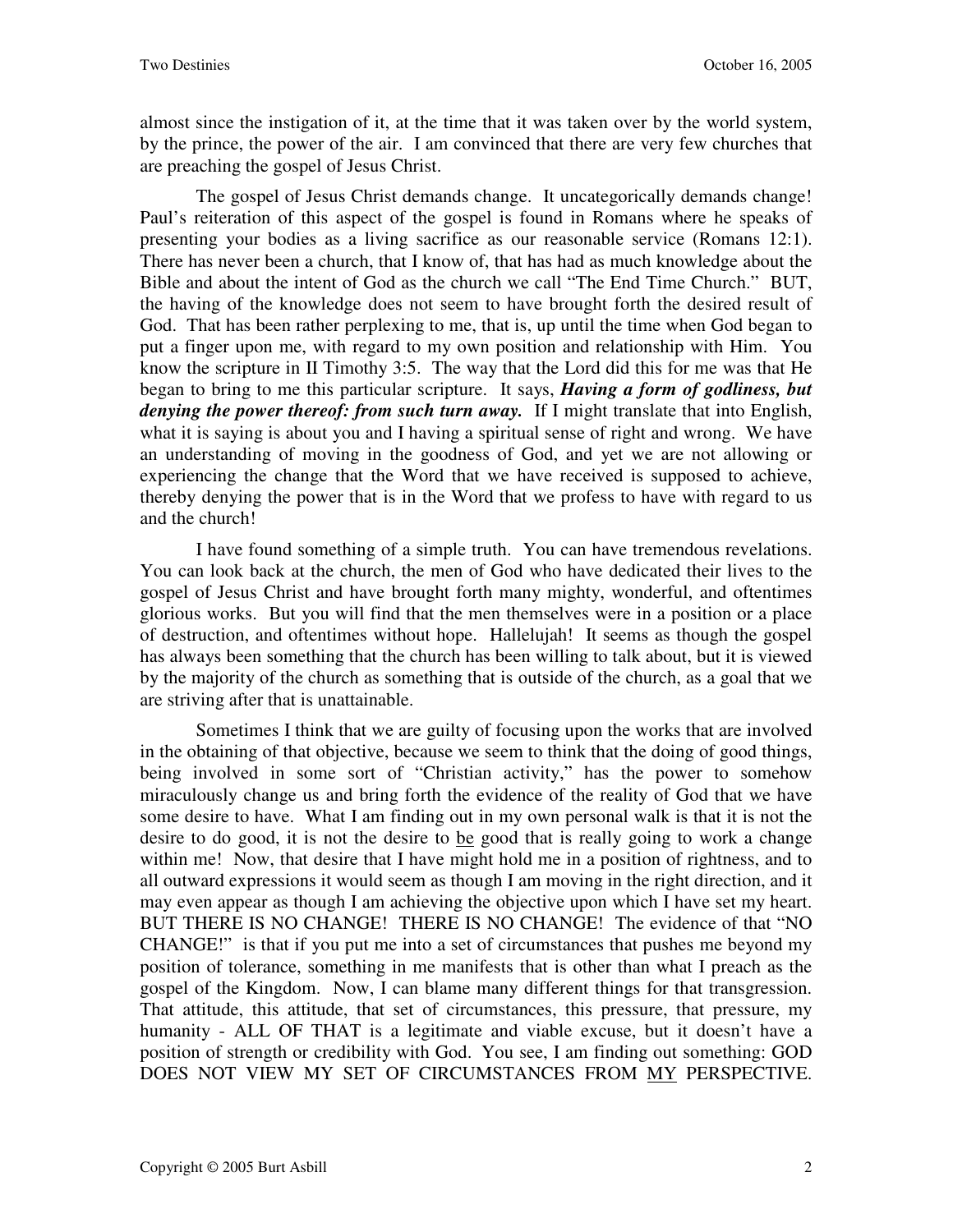And yet, the determination of where I am going to be at the end of the day is given into my charge. Hallelujah!

If you have your Bibles, turn with me over into Matthew 24. I want to start at the 14<sup>th</sup> verse. It says, *And this gospel of the kingdom shall be preached in all the world for a witness unto all nations; and then shall the end come. <sup>15</sup>When ye therefore shall see the abomination of desolation, spoken of by Daniel the prophet, stand in the holy place, (whoso readeth, let him understand:) <sup>16</sup>Then let them which be in Judaea flee into the mountains: <sup>17</sup>Let him which is on the housetop not come down to take any thing out of his house: <sup>18</sup>Neither let him which is in the field return back to take his clothes. <sup>19</sup>And woe unto them that are with child, and to them that give suck in those days! <sup>20</sup>But pray ye that your flight be not in the winter, neither on the sabbath day: <sup>21</sup>For then shall be great tribulation, such as was not since the beginning of the world to this time, no, nor ever shall be.*

All the aspects of religiosity and Christianity have been purported and have been brought down into this realm where men can hear it, see it, and come and touch it, yet the goal that God wanted accomplished is never getting done. You say, "But we did all this for God." God is not interested in building churches. God is not interested in you doing good things. It says, "This gospel of the Kingdom." What is the gospel of the Kingdom? The gospel of the Kingdom is the intent and the desire that God had from the very beginning. God doesn't want you to be good. God doesn't want you to be right. GOD WANTS YOU TO BE LIKE GOD. That requires change because you and I are born with something other than that which is good. You and I are continually confronted with the reality of that objective. We are having to continually make decisions on the basis of the original intent that God had. Don't you understand?

It is not a matter of numbers. Did you know that? If it was a matter of numbers, the church would never have gone anywhere. It is the understanding of the individuals that are involved in the church or with the church and what that involvement produces within them. I look at the characteristics of the men of God, not only those men that are written in this Bible, but the "living epistles" that were written by the finger of God with the blood that was poured out of them, all for the sake, all for the purpose that I might arrive at a certain position at a certain time, and be able to achieve and to build upon what they themselves had been building. Hallelujah!

The gospel of the Kingdom is not a gospel of just repenting and drawing nigh unto God. I really believe that it is going to require tribulation. I really believe that it is going to require trouble for us to be motivated outside of the realm of our personal position of comfort. (Of course, you probably don't have a personal position of comfort.) Do you want to know something? The devil knows what that position is. He will do everything in his power to convince you that his perspective of your personal position of comfort is right.

How many of you have ever thought of the devil as having a perspective? Let's go back over into Genesis. Genesis 3:1, *Now the serpent was more subtil than any beast of the field which the LORD God had made. And he said unto the woman, Yea, hath God said, Ye shall not eat of every tree of the garden?* Now, there is an interesting statement: "And he (devil) said." Hallelujah! Turn over with me to Genesis 1:2, *And the*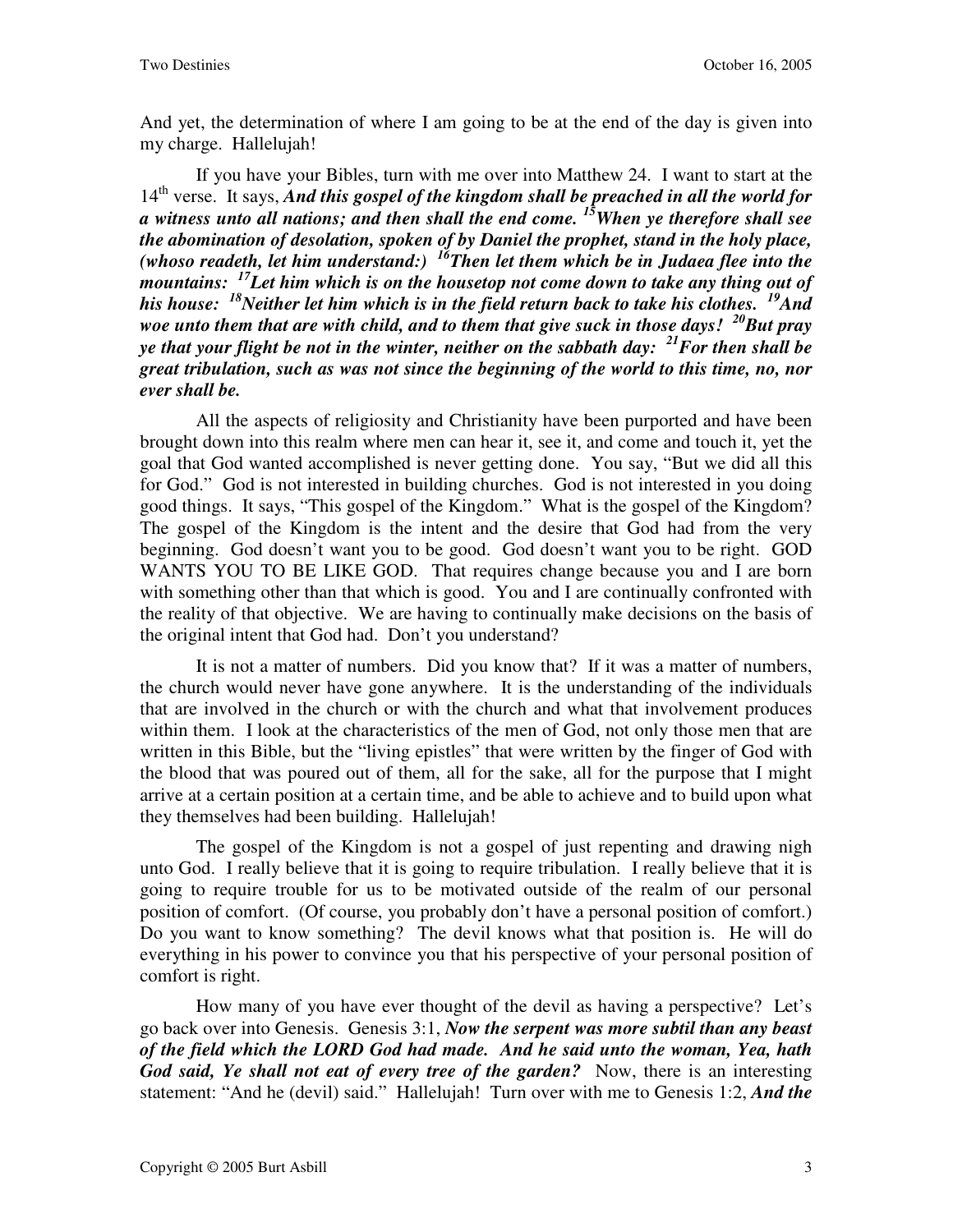*earth was without form, and void; and darkness was upon the face of the deep. And the Spirit of God moved upon the face of the water*s. *<sup>3</sup>And God said…* There are two objectives, there are two destinies, two words that have been spoken in the realm of eternity, two goals that have been designated outside of the realm of our control. We are like entrepreneurs, subjected to an entrepreneurial spirit. We think that we can create or carve our own destinies. We think that we have the power to shape and mold and to bring about something different. We think that we have a position of preeminence and a prerogative and an authority to create for ourselves some little niche, some little position that we can say, "This is my space. This is my destiny." SORRY! Of course now, if you do not believe in God, then you don't have a problem. I'm sorry, but there are only two destinies. Two destinies!

You could almost say that God set you up. Now, you can get angry with God over that, but then I would quote to you that scripture found in Jeremiah that says, "Does the pot say to the potter, 'Why hast thou made me such? And why hast thou done with me as thou hast done?'" (Jeremiah 18:4,6). Now, lest you think that is a position or a place of permanence, I'll take you over to the New Testament. It says that in the house of God are MANY vessels, some to honor, some to dishonor. Some of gold, some of silver, some of wood, some of clay (II Timothy 2:20). But then he sum totals and puts them all together and says, "If any man will purge himself," then he can be what? He can become a vessel unto honor (II Timothy 2:21). And really, quite frankly, it doesn't make any difference. It can be wood or clay. If it is "unto honor," I've got news for you, and it should be something of a hope - everything in the tabernacle was covered with gold. That aspect of the nature, or what that nature was in the beginning, is no longer something that is of any significance. Hallelujah!

There are only two destinies. Oh, boy! Only two destinies! Two destinies! No middle ground! No place of compromise! TWO DESTINIES! In Proverbs 18:21 it says, *Death and life are in the power of the tongue: and they that love it shall eat the fruit thereof.* Did it not say the power of life and death is where? In the tongue. Isn't that interesting? "And God said..." "And the devil said..." Two positions, two destinies, two absolutes.

Now, you may think that there are a lot of absolutes: the education you have, the power of the money you have in the bank, the financial structure of the world, your prosperity! You may think that is absolute. "Oh, I don't think that way." Well, let's see a demonstration of your non-absolute with regard to what you think is absolute! There are only two absolutes. There is no middle ground, no road in between. Now, that doesn't mean that everybody is going to hell and that only a few are going to make it into heaven. I really don't know who is going to hell and who is going to heaven. God only knows. I know that the one thief on the cross went into heaven by the skin of his teeth and the other went to hell. I don't want to go into heaven by the skin of my teeth if I have been given the availability to be a son!

I John 3:2, *"Beloved, now are we the children…"* It is not huios [son], but teknon [children]. Now are we children! We have thought it metaphorical. We have thought it was symbolic. We are thinking that it is something of a religious thought that sets us apart from the rest of the world, and maybe the rest of Christianity. It is not a thought! It is not symbolic, it is not a metaphorical, verbal gesture! It is, in actuality, the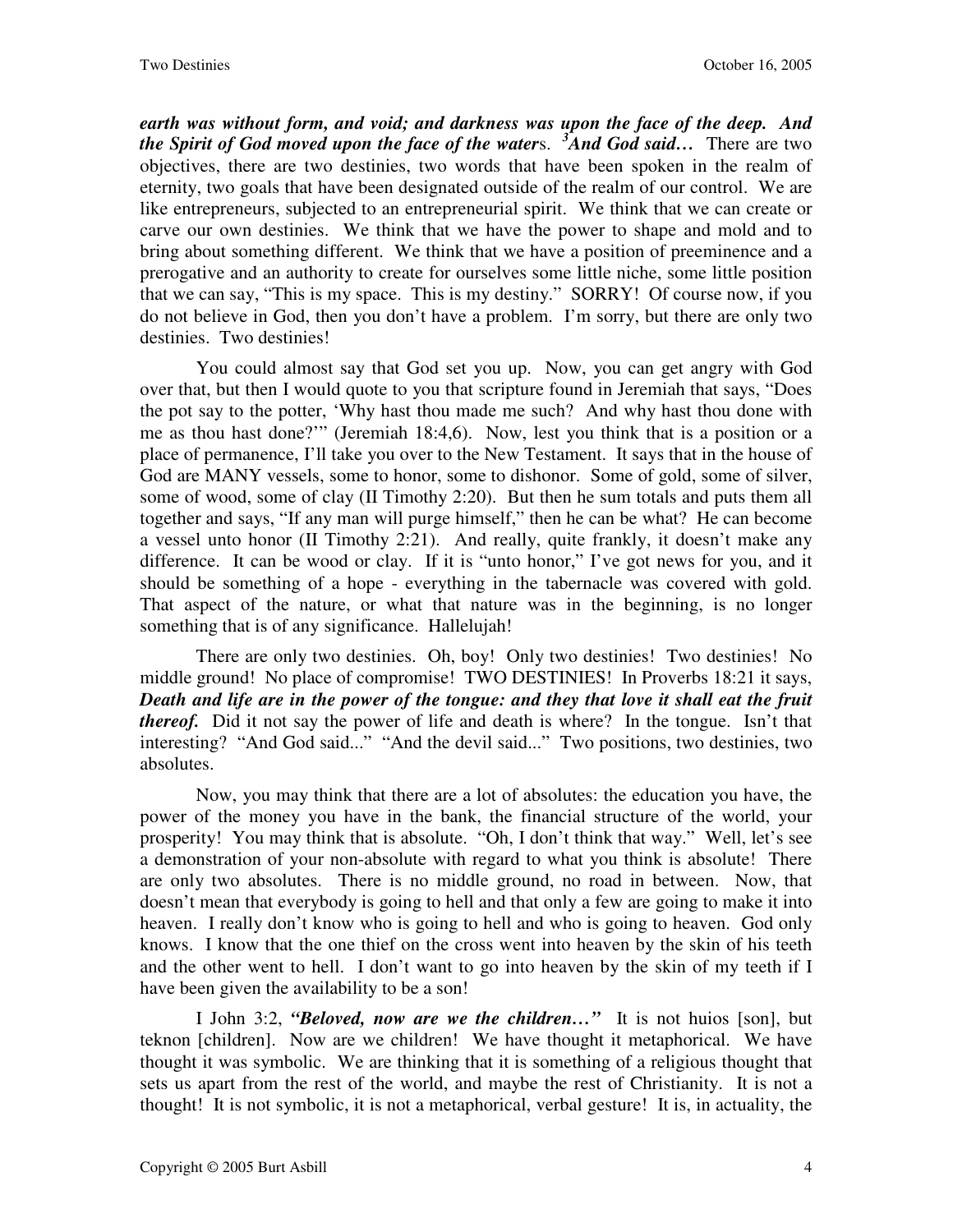desire that God has for the purpose of bringing forth what we call salvation. Why do you think that the Bible calls it being "born-again" as though that is the key by which we get into heaven? IT IS NOT A MATTER OF GETTING INTO HEAVEN!

When will we change our mindset? We think, "Oh! Wow! Hallelujah! I've won another soul!" I'm not putting that down. That is all well and good. They can be like jewels in your crown. But we have to understand: one planteth, one watereth, but what? God giveth the increase! (I Corinthians 3:6-7). There is something of the nature of development and growth and maturity that should be happening with regard to being an individual with what they believe. John says in the gospel of John 3:30, *He must increase, but I must decrease.* There must be CHANGE! NATURE CHANGE! PRIDE CHANGE! EMOTIONS CHANGE! DESIRES CHANGE! Everything must change from me to Him.

Oh my! The process of change. Turn with me back over into Genesis. I want to dwell on this "negative word" that was spoken, because really, there were two destinies that were released in the book of Genesis, the  $1<sup>st</sup>$ ,  $2<sup>nd</sup>$ , and the  $3<sup>rd</sup>$  chapters. There are two destinies, two wills in opposition to each other working to bring forth the evidence of the reality of heaven or hell.

 Genesis 3:1, *And he* (the devil) *said unto the woman, Yea, hath God said, Ye shall not eat of every tree of the garden?* You know, the devil knew exactly what God said. There was something that was administered here, more than what was spoken. There was an administration, there was an overshadowing, a spiritual environment, a fog, if you will, that was over that meeting with Eve. When the devil "said," there was something of the entity that was in him that came forth out of him over that woman that was standing there. Do you know what her mistake was? She began to think about it. She began to think about it. She began to reason. It would have been an entirely different story if she had put her hands over her ears and had run to the place where her husband was. It would have been far better, and a whole different ball game!

The devil could not have done what the devil needed to do without the woman. Come on! Let me say, the devil could not have done what the devil needed to do without using humanity! Brethren, you are going to have to wrestle it out, and especially you women. You have to remember that there are three levels on which this feminine nature works. First the natural, then the spiritual, and finally, the fullness. There is a susceptibility and a vulnerability that this feminine nature has. You can either bless the work of God or destroy it, and if you think that Eve is an isolated incident, you are mistaken. You are mistaken! Go into the Old Testament and look at the kings. Do you know that it always gives the mother's side of the story? Now, that does not make you more bad than anybody else; it just makes you a whole lot more sensitive, a whole lot more cognizant of your spiritual environment. It also pinpoints that, if the devil comes and he can start a conversation with you, there is something that you need to do: GIRD YOURSELF UP in the midst of that situation. Not just when it happens, but in your relationship with the church, as wives with your husband. Now, maybe it would be more palatable for you to accept it if it was a woman who was telling you about it.

I am not a chauvinist. I'm not. If it wasn't for the women, there would be no church. NONE. Paul couldn't find a man. He found a woman. Her name was Lydia, a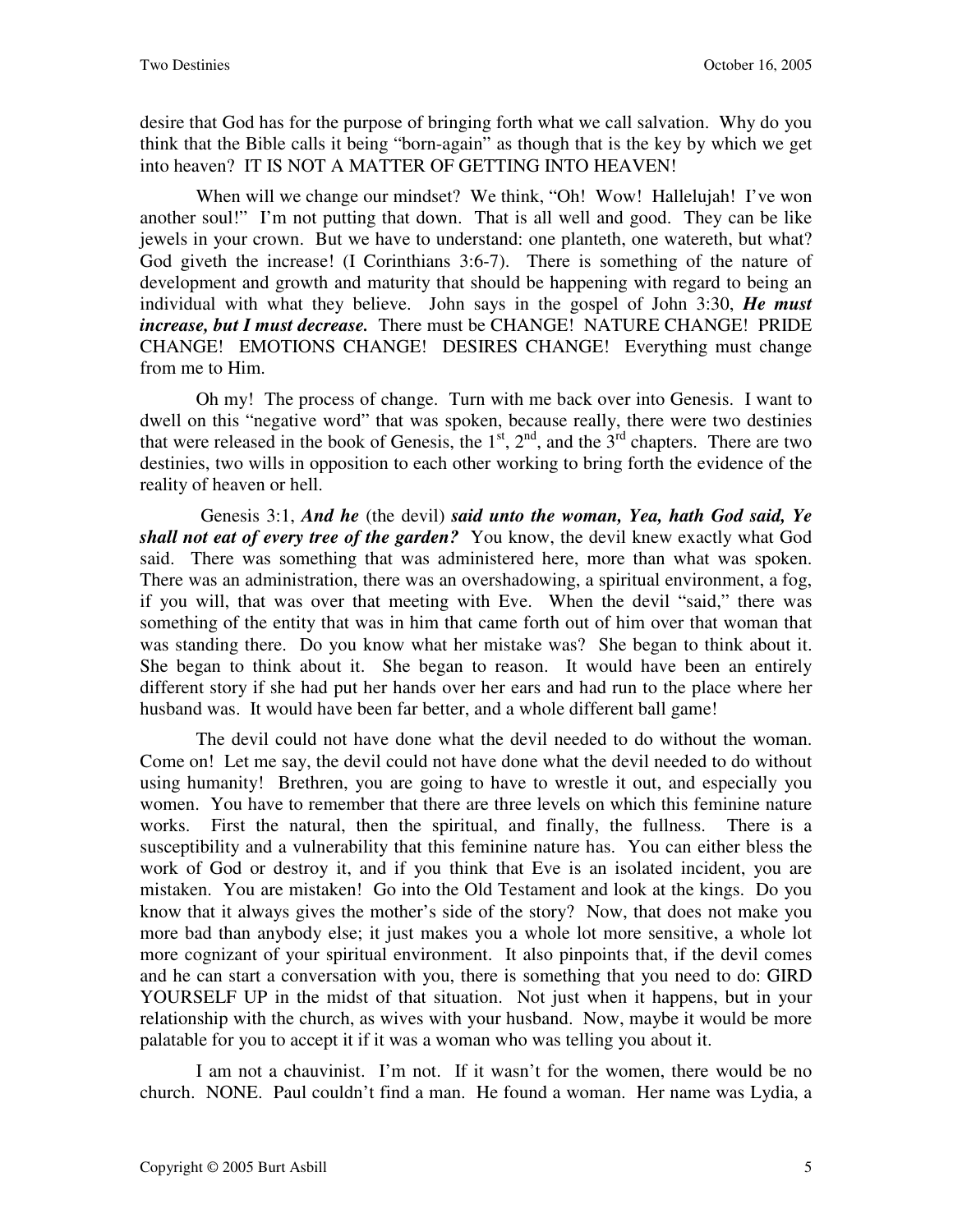seller of purple, who had the sensitivity, who had the ability to hear God, and when she heard Paul, she heard God. She opened her house, she opened her bankroll, she opened her neighborhood to the things and the purposes of God.

Now, there has been a perversion of this thought that I have mentioned above, and that perversion came out in a word given by William Branham. That word became something of a doctrine called the "Serpent's Seed." I am not purporting that. Let me put it on record as saying that I am not preaching that word. But what I am preaching is the principle of the thing, because the devil has taken every truth and twisted it, perverted it, and made it sacrilegious, thereby robbing the church of its power. Isn't that amazing? Every time that the church has stood on the precipice of moving on into God, there is some lie, some malignant untruth that takes the truth and twists it and perverts it and spawns death, hell and desolation. My God! Deliver us!

"The devil said…" He wanted the woman to reason, and do you know what? Humanity has been intellectually approaching God ever since. Men and women have been intellectually justifying their position of rebellion from where? Their perspective!

You don't need to believe anything that I am saying. You don't need to be taking it as being God. You don't! But I want to tell you something. The day is coming that the thing that you are putting your hope in today is going to let you down tomorrow if it is not a part of what I am saying. There is not going to be any hope in any of the philosophy, psychology, and intellectual manipulation. It is not going to put food on your table. Did anybody see the news today? Did you see the violence that was going on in Toledo, Ohio? They use racism as an excuse to rob and destroy property. Locked doors aren't going to make you feel safe and secure. You know, they put bars and walls around their homes in Nigeria. They are locked down, but do you think that makes them feel secure? Oh, absolutely not! Because do you know what? If a thief wants in, he is going to get in. If a murderer wants in, he is going to get in. Do you hear me? Why? Because the destiny that has been ascribed to the spiritual environment of wickedness is coming to a place of fullness.

What does that mean? That means that there is going to come forth, out of the midst, a birthing. It is not just one man, Brother Peter, but it is an anti-Christ body. It is a segment of people who joined themselves, intellectually, psychologically and philosophically to the man (anti-Christ) that will be the head of that body. Everything out here in the realm of your personal environment: your dissatisfaction with personalities, your dissatisfaction with religion, your dissatisfaction with the gospel of Jesus Christ, all of these issues of living that are not subjected to the process of change, will bring devastation and destruction. But even worse than that is that it will produce a nature that is contrary to and against God.

I have been getting a flood of all these emails from these church groups that are beginning to wake up and smell the roses. But do you know what? I think it is too late. They should have started fifteen years ago, Brother George. They are talking about the sodomite agenda, the hate-crimes things, all of the things that are going on in that arena. Look at what they are doing with the nominees of the Supreme Court. All of it is on the basis of religion. God has become a profane thing. In the ears of humanity out there, God has become profane.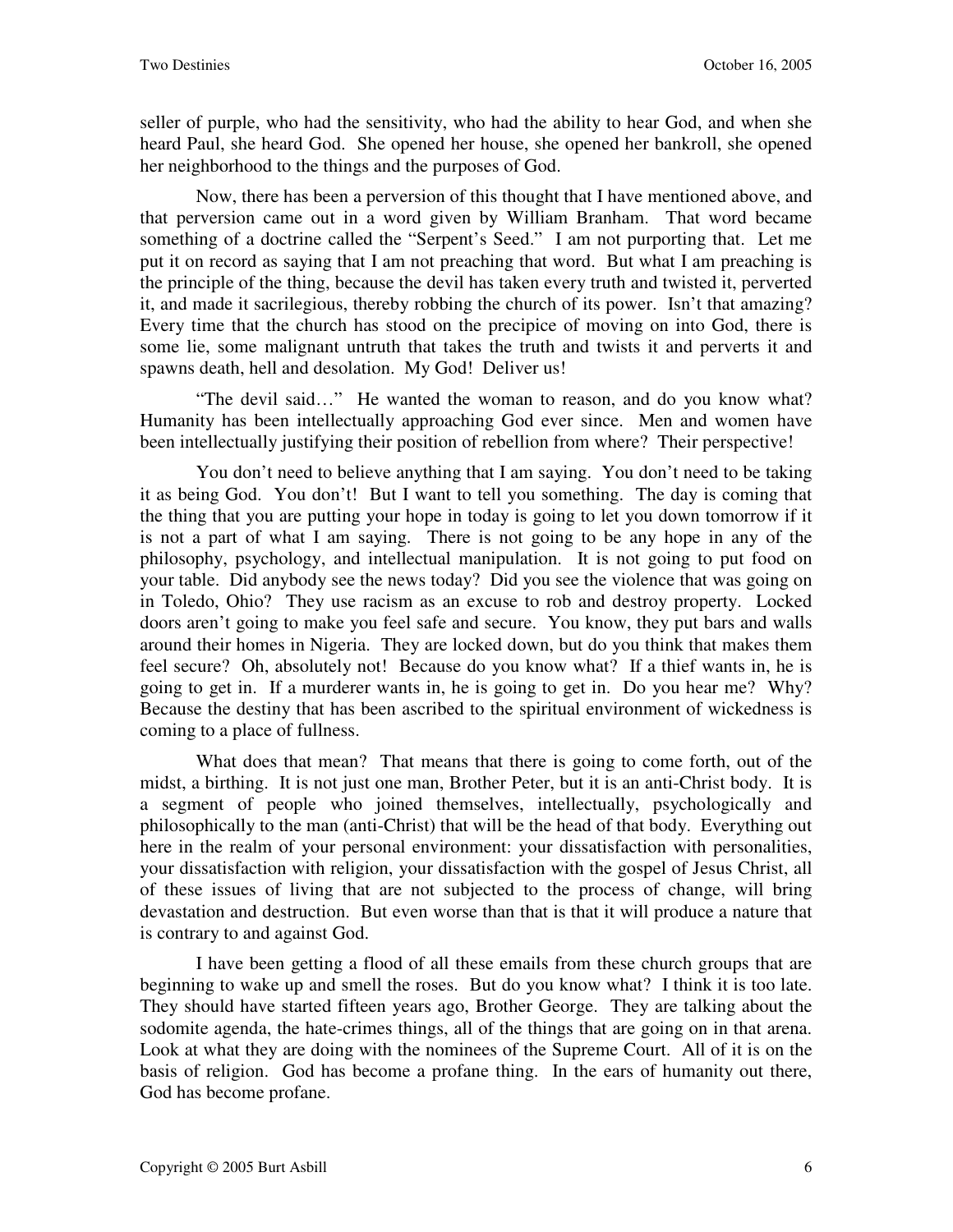We could also mention what the medical society is doing with the name of God. What about the right to die? Do you know, I would not trust myself into the hands of a physician for any reason, no way, no way! I told my wife, "If I find myself on the point of death, either pray and raise me up, or let me go." I wouldn't want to put my trust in a man who is practicing medicine! No way! NO WAY! NO, NO WAY!!!! Now, my gospel is not your gospel. I'm not telling you to go out into your living room and suffer. I'm telling you that you need to find the reality of the positive Word that was spoken by Elohim in the beginning! I have run into four people in the last six months who have gone into a hospital semi-healthy and never came out alive. They never came out. NEVER CAME OUT!!! Sorry! They get a mentality. They think they have the prerogative and the authority to determine the right to kill you, when to kill you and how to kill you.

What makes our society any less degenerate than any other foreign country? We are kind of twiddling our thumbs, going to church occasionally, doing something for God occasionally, working occasionally for God! And all the time, something in you is being developed - a mindset, an emotional position, a place of desire - something is being worked on, something is changing, and it is something other than God. Pretty soon, all of these degenerate things that are happening around us, well, they're not so bad. They're not so bad after all; we become more and more desensitized to the perspective of what is good. Do you know that families used to take care of their parents? Did you know that? "Oh, that's just because they didn't have homes to put them in." Oh, they had homes, all right, and they used to take care of them. You go back into church history. Come on! It was the responsibility of the church to deal with the widows. There was something of a necessity. "Well, we are too busy trying to formulate our OWN destiny, our OWN position of comfort." I don't know how we can read the scripture and not be convicted of the way that we live. Paul was such a tremendous example. My goodness! I wonder what it would have been like to travel with him? ROUGH, huh? We would have thought "economy flight," eight hours, was heaven, wouldn't we? But we have the spirit of the complainer. "The seats are too far, the guy lays down in my lap." "The guy next door to me is taking up two seats." "My legs are cramped." "My ankles are swelling." "My knees hurt." "My back hurts." "The restroom is full." The spirit of the complainer. We are prophesying. Do you know that we are prophesying? Do you know that we are yielding to a destiny? Do you know that we are creating something by what we speak with our mouths? Some of you are going to go out of here and create more of the anti-Christ nature. Some of you may go out of here and create more of the sons of God nature. Whatever nature (we are creating with our mouths/minds) there are only two objectives in the making! TWO THINGS! TWO - TWO - TWO - two ways! Two, that is all! Do you hear me? One, two. Two! "And the devil said…" (Genesis 3:1).

Okay! Let's get down to the bottom of it. Turn with me over into Isaiah. Let me interpret it for you. You see, when the devil spoke to Eve, he was talking in tongues. What kind of language do you think they used? Have you ever thought about it? Greek? Hebrew? I don't think it had been communicated yet. I think it was garden language, whatever that was. I kind of wonder - when Moses was writing this, what language was God using? My mother always said, "A picture is worth a thousand words." Hallelujah!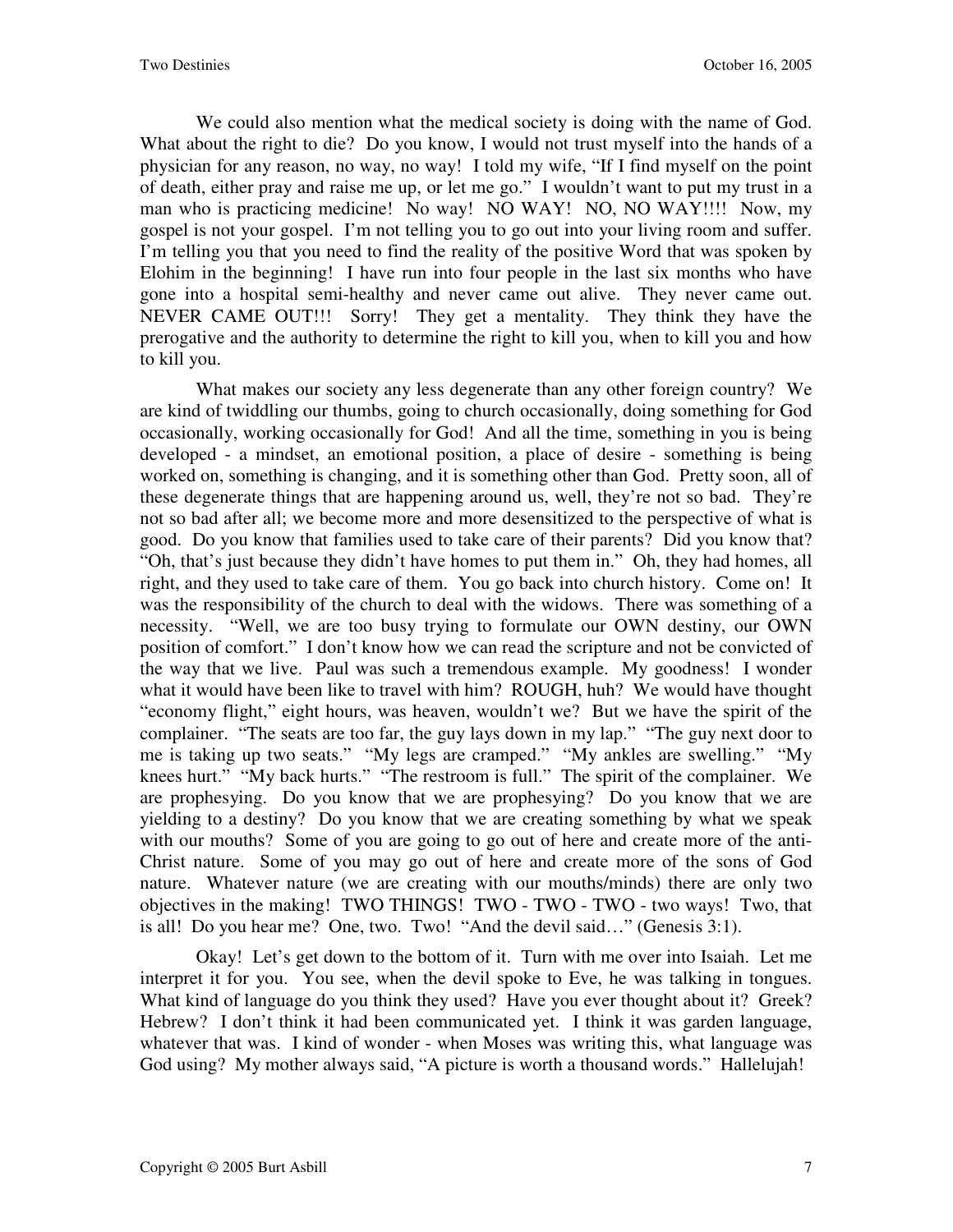"And the devil said…" What did the devil say? I'm going to interpret it for you! Isaiah 14:13, *For thou* (devil) *hast said in thine heart, I* (devil) *will ascend into heaven, I* (devil) will exalt my throne... You know, we could stop right there. How many of you are in contention in your home? Do I go there? How many of you are in your home contending for the throne? Wife: "Oh no! I can't do that! That is not what I want to do. I want to do this. You are not going to tell me what to do." Husband: "Yes, I am! You are going to do exactly what I say you are going to do, and you are going to do it when I tell you to do it." Wife: "You never consider me! You never know my position." Husband: "You don't know what is going on. You don't know how rough I've got it!!" Wife: "I've got all these kids." Husband: "I've got all these problems, all these bills on top of me and all these things going on and you don't know what I have to do!"

Either one or both: "Oh, be quiet! You don't know what you are talking about! I could tell you what my position is! I've got to pay the rent here. I've got to put clothes on your back. I've got to do all of these things to take care of you! And on top of all of that, I've got you pressuring me to do something that I don't want to do!!"

Too true to be funny. Fighting. Contending. Contending. Contending! Continually arguing! Arguing! Arguing! Arguing! Spirit of complaint! Complain - she complains - he complains. He complains - she complains. She complains about him complaining. He complains that she is complaining that he's complaining about her complaining. OR they just don't say anything. Nothing! Then it is silent warfare. It's, "I don't know he/she exists. I guess he/she is around here somewhere. But he/she doesn't exist as far as I'm concerned. I'm not going to see him/her, hear him/her, or smell him/her!" "Well, if that's how he/she is going to be about it, I will just go somewhere where someone REAL is living."

Out the door - Bam-bam. Contending! Fighting! Why? For your position of preeminence? Spirit of self-preservation working? Well, it is all devil mind-set, devil word. "I WILL EXALT MY THRONE." My God! Do you want to know what the other word is? I think it is II Corinthians 4:1, "We therefore have this ministry," of what? Reconciliation! How about Paul in Ephesians? "Therefore endeavoring," to do what? "To keep the unity of the Spirit…" (Ephesians 4:3). Do you know that you can't do that unless you are in the Spirit, of the Spirit and moving toward the goal of the Spirit? You know that, if you are in the Spirit, you are not going to like what the Spirit is going to tell you what to do. You are not going to want to do it because you are not really contending with that other partner, but you are contending with God. The rebellion that is in your heart is resisting the Word and the thing that is manifesting itself is in the relationships around you. GET RIGHT WITH GOD! I won't say it will fix everything. I will say that your tribulation will increase, because it says, Acts 14:22, *…we must through much tribulation enter into the kingdom of God.* But what I will say is that it will provide a cure and bring deliverance.

I kind of want to scratch tribulation out of the book. Of course, you are not like that. You want tribulation. You want trouble because you want to rejoice all the time. You have the revelation, right? That tribulation worketh patience (Romans 5:3), and that we should all rejoice in tribulation! "I'm rejoicing, but he is still a jerk." Come on! You may not say the words, but you know that everything starts in this minute little form, in this minute little fashion. The more that you propagate it, the bigger it gets and the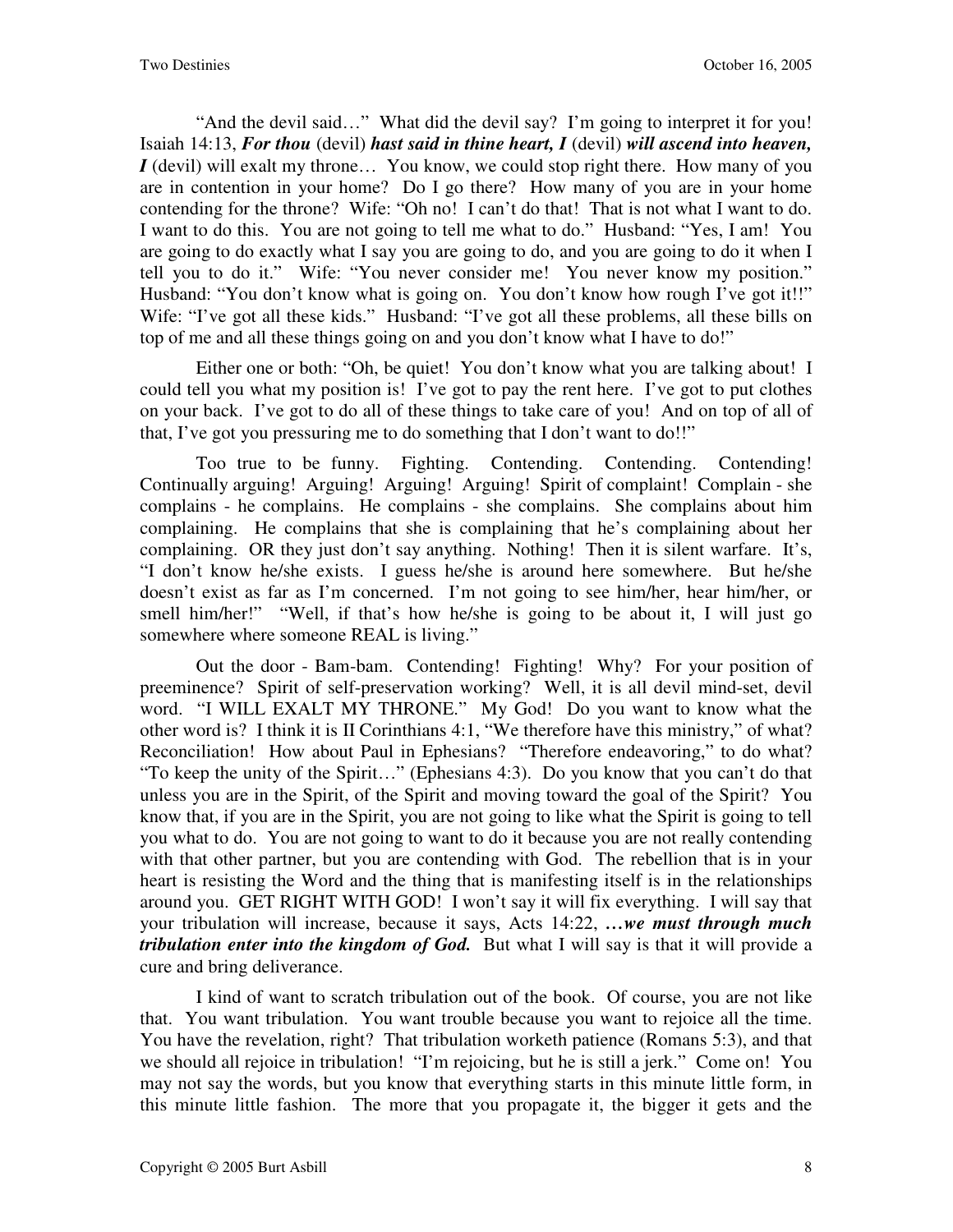farther away you get from the thing that you really, really, really wanted in the beginning. And really, God isn't doing anything with you or for you on the basis of what you asked Him to do with you in the very beginning. "Oh God, I want to serve You! I want to be Yours! I want to be Your vessel! I want to be filled with You!" Is there anybody here who didn't say that when they got saved? So, do you think that you can be you and what you are and what you are born with and be with God? I'd take you back to James. It says, "Bitter water and sweet water cannot come forth out of" what? "The same fountain!" (James 3:11). Maybe we should go back over there and just look at that for a minute. I don't want people to say that I am misquoting the scripture. It is found in James 3:11 but I want to go back up so that we get the context.

James 3:1, *My brethren, be not many masters, knowing that we shall receive the greater condemnation.* Now, lest you think that this does not pertain to you, put your finger there, and go back into Genesis 3, and one of the things that the devil said to Eve in verse 5 was, "AND YE SHALL BE AS," what? "GODS!" What is that? Master, a position or place of authority, the ruler of your own destiny? *…be not many masters, knowing that we shall receive the greater condemnation. <sup>2</sup>For in many things we offend all. If any man offend not in word, the same is a perfect man…* Can you imagine what he is saying? Is that just biting your tongue? Well, that would help with some of us. He is talking about the position of spiritual authority and the word of prophecy that was pronounced and proclaimed in the very beginning. First, in Genesis 1, and second, in Genesis 3. The devil had to counter the Word of God (which is a spiritual word) with a spiritual word of hell that is as spiritual, and has as much power in it to do what needs to be done, except it cannot create sin without the participation of the individual! God doesn't need that. Did you know that? God doesn't need that. God doesn't need that! Don't you understand the difference?

God formed man of the dust of the ground. He fashioned and formed him, and it says He breathed into the man and the man became a living soul (Genesis 2:7). Does your Bible say that the devil formed the man of the dust of the ground and he breathed into the soul and he became a dead soul? He (the devil) had to take that which was living and make it dead! Why? Because he is the prince of hell. He has the power of death - to the degree that the listener submits himself to the word of death and begins to act out that prophecy of that word one step at a time. *There is a way that seemeth right unto a man, but the end thereof are the ways of death* (Proverbs 16:25). How is it that we exclude ourselves in our humanity? How do we make excuses for the fact of our humanness and our desire to be comfortable? "Well, God doesn't want me to be that uncomfortable."

Two destinies. Two destinies. Listen to me, brethren! The time of accountability is at hand. The time of accountability is at hand. You know, I don't want to cudgel anybody into the Kingdom. I don't want to kick them into the Kingdom. I don't want to beat them and drag them into the Kingdom. I want the Word of God to create within them a desire to be in the Kingdom, not just for the sake of the salvation of their own soul. That is a spirit of self-preservation! We have to be willing to expend ourselves. If what they say about the Titanic when it went down is true, I would say that a lot of those men that willingly, voluntarily submitted to the fate in order that someone else would be saved, made their way into heaven. Do you hear me? That is one that everybody knows about. I would imagine that there are many such like examples. It is not like, "Well, one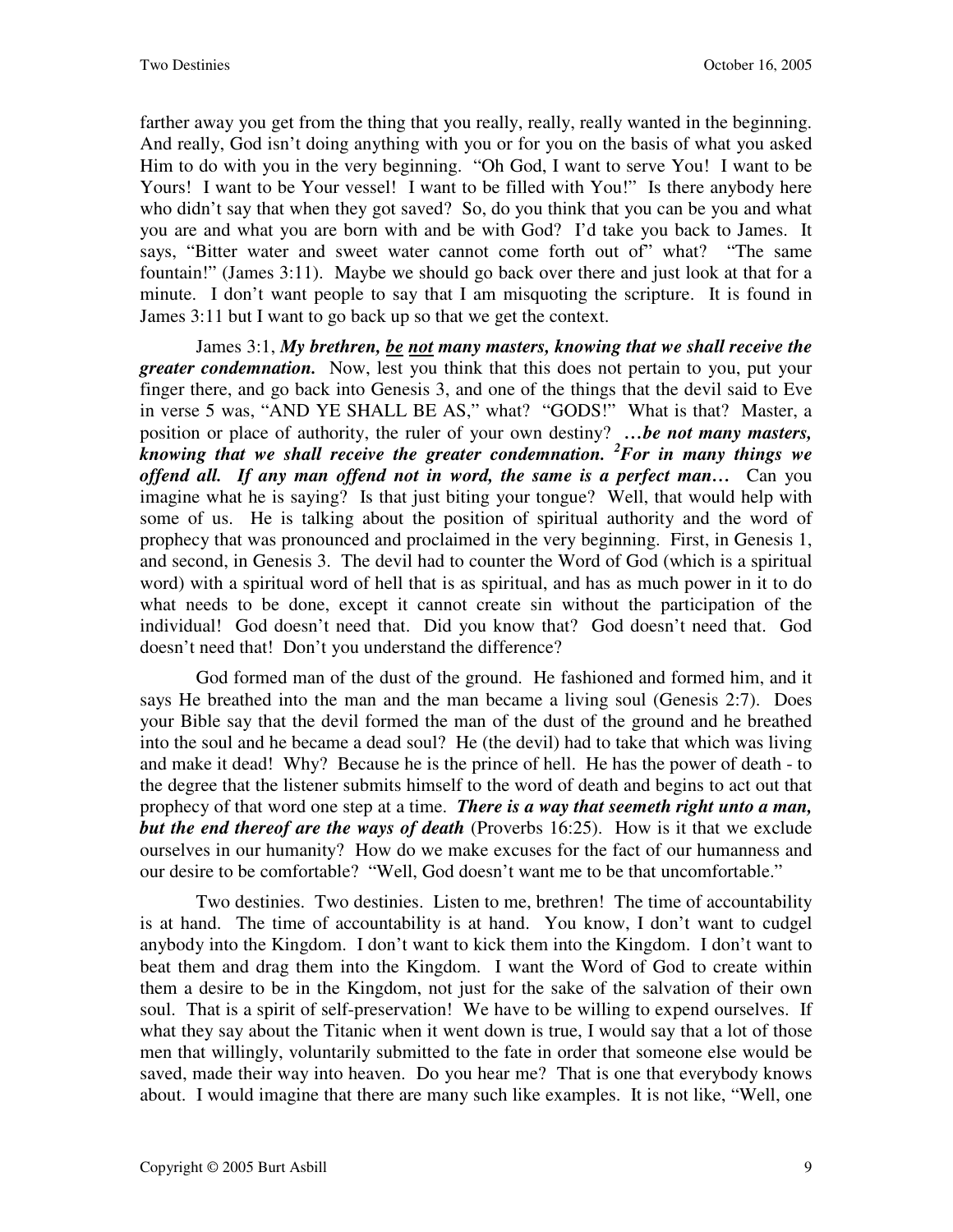of us has got to go! We had a vote and you are it." "Whew! Boy! We are saved! Now we've got it - we are going to stay afloat!" Hallelujah!

How about old Jonah? How about Jonah? You know, we look at his rebellion. What about Jonah? What about him? It took something of an understanding of spiritual principles to be in his position. "I am the man! You are in this fix because of me." How many of you are going to say, "We are having this trouble because I did something that I wasn't supposed to do and the only way that you can remedy this is to throw me overboard!" Of course, everybody, all of you would have run up to the railing of the boat, wouldn't you? Come on! There was something of a principle, even in the man's rebellion. There was something of God revealing the plan, the purpose of God for humanity. He was sacrificing himself, and believe you me, I don't think that he had any preconceived notions about deliverance. Your religiousness will just fall off, isn't that right, Brother Peter? We were in Nigeria, and that guard had the shell in and the gun cocked and was waving it in the car window. In the moment, "Oh well." And of course, I'm sitting there - "Oh God! Oh God! Oh God! Oh God! Please, please, please God, for my sake, don't let Peter say anything!" A real position of sacrifice, right? Oh my goodness! I mean, that guy was mad. His eyes were about that big around. Steam was coming out of his ears. He had that big old AK47 waving around there. He jacked that shell into the chamber; and I'm sitting there saying, "Oh God! I guess we might be coming home here pretty quick!" Oh hallelujah! But God delivered us.

Two words. Two places. Two positions. Two destinies. The Bible says that the devil said, "I WILL" (Isaiah 14:13-14). You know, it is not your husband. It is not your wife. It is not your parents. It is not the man next door. It is not the man out in the street. It is not your boss. It is not whatever you think it may be. It is not that. THAT IS NOT THE PROBLEM! The problem is that there has been a word that has been spoken from the very beginning that is working to bring you into conformity to an ANTI-CHRIST spirit and the first level of contention is the position of exaltation. You know, he just didn't repeat himself. Do you know that? He just did not repeat himself. In fact, you know, I haven't done it, but you can do it; you can take those words in Isaiah and begin to compare him with this little position or this little event that happened in Genesis and you will find an exact correlation! And the most amazing thing of all is that you will begin to examine your own life. Won't you? Oh, yes! You will begin to see all of these little things that are working and the things that you are doing and you are going to repent! RIGHT?

Have you ever done it? Go out the door from the Sunday meeting and go down the road and say, "My, we had a good service! Oh, the Word was tremendous. The Word was wonderful. We were eating at the Tree of Life!" "What did he preach on?" "Well, he ah - he ah - well, he read something out of John." How many of you read the K.I.T. Bulletin and how many of you pass it out? I see a lot of them back there. Oh, by the way, K.I.T. staff, I have gotten nothing but praise and good reports from Europe. They enjoy it. They love it. They eat it! They chew on it, those that speak English. I even gave it to someone that couldn't speak English and he said, "I am going to have somebody read it to me." We don't have time for the plans and purposes of God. We don't have time. We don't have time. We are too busy doing other things. Take them to work. Pass them out. Hand them out. If you start handing them out, I will print as many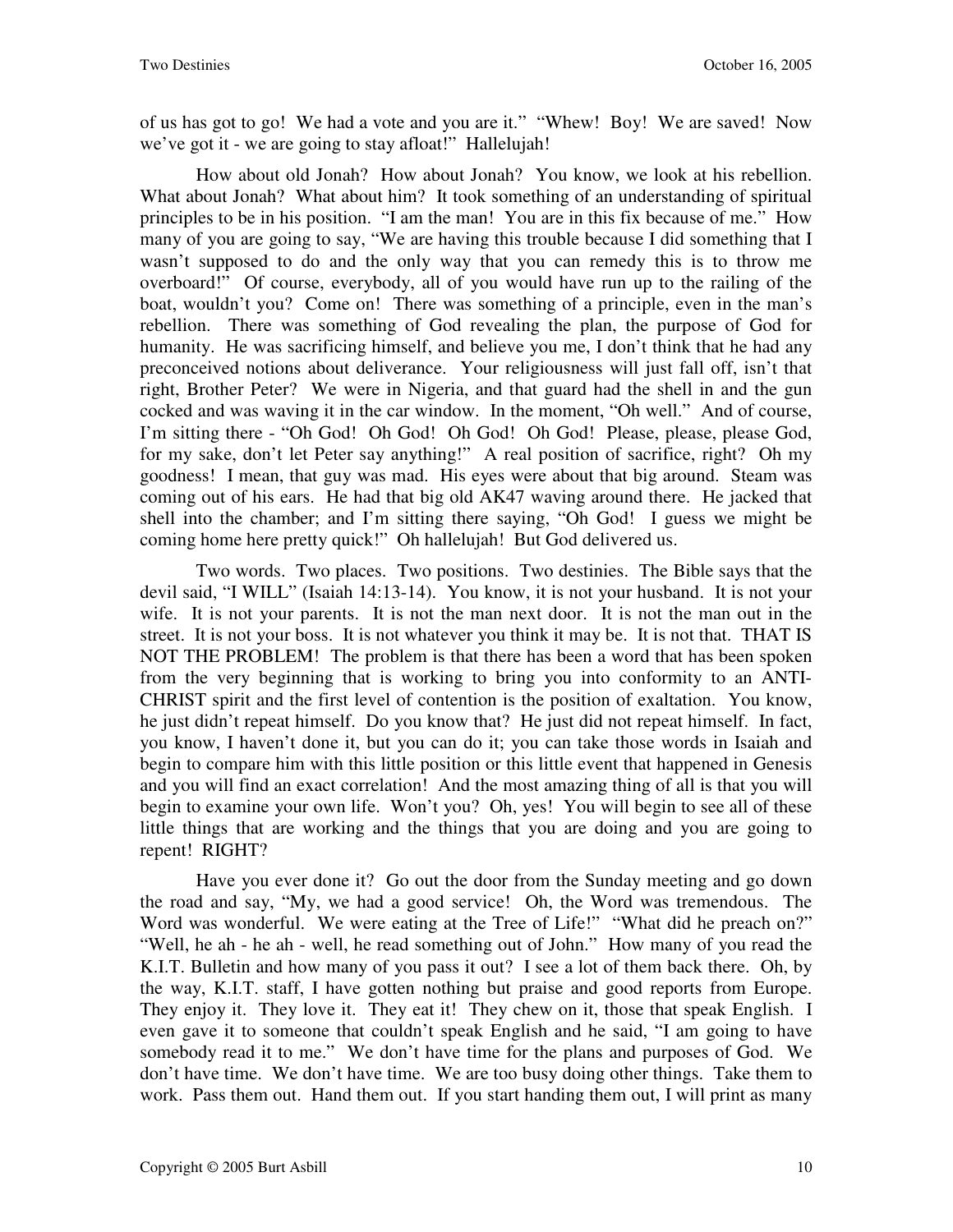as you need. Hand them out! Get the Word out! I'm not ashamed of it. I believe it is the Word of God. Of course, you might get accused of the separation of church and state.

Exaltation. Exaltation. "I will ascend." "I will ascend..." (Isaiah 14:13). Oh, boy! The spirit of competition. Oh, yes, the spirit of competition is good. Right? Ooooh! Does the spirit of competition line up with the spirit of reconciliation? Do you know that for every time that somebody wins, somebody else loses? "Yeah! Yeah! Yeah! Yeah! We won!" and the other guy's head is hanging down.

We think that we are more human than we are anything else! We think we are more human than we are devil. I've got news for you. Devil took over humanity a long, long time ago. It is the truth that Paul stated when he said, "Brethren, I know that in me dwelleth no good thing" (Romans 7:18). You know something, if I can promote, if I can stimulate, if I can encourage you to seek after God with all of your heart, with all of your strength, if I can encourage you to resist your rebellion, then I don't have to talk about this or that, or that or this, or this over there, or that over there. All you have to do is to see Christ - see God!

The problem is that we come, we sit, we listen and it doesn't get down into our hearts, because something happens when we walk out the door. "I will exalt my throne…" "I will ascend…" (Isaiah 14:13). First, he is going to ascend and then, when he is in that place of ascension, do you know what that is? It is predominance! You know, I really wanted to read to you today from Matthew 24 where it talks about the abomination of desolation in the Holy Place. That is what I'm talking to you about. Because, know ye not, brethren, that what? Ye are the temple of what? The living God. So, there is an abomination of desolation that is taking place within the realm of the human element that is in the church, or that is the church!

I wonder how long it took the Ammonites to build that idol unto Molech, Brother George? Stone by stone, step by step, hammer blow by hammer blow building it. Do you know what? I came to a conclusion that the furnace that they threw those children into must have been incorporated in the idol of Nebuchadnezzar. It must have been incorporated in the idol, because you see, in those days, they didn't build an idol without sacrifice. Did you know that? There had to be some provision made in the idol itself for the sake of bringing the oblation that was required to sanctify the idol. We are talking about the demonstration in the midst of a civilization that was uncivilized. It was demonic and it was wicked. Do you know how wicked…? Do you know Molech? Oh, barbarians! Don't you think? Barbarians. Do you know, I think that some of us are just as barbaric. Do you know what they do? Do you know who Molech was? He is an idol that was built with his hands out like this, in the shape of a bowl. They lit a fire in the idol and they got the fire up, and the heat of it would be in the bowl of the hands. Then they would bring the oblation, their children, and they would lay it in the hands of the idol. FIRE! BARBARIANS! How many of you here would say, "Oh, barbarians!" and yet it is that we give our children into the hands of the system without a concern! Oh, we might quote a few Bible verses. We might spend a little bit of time rehearsing or reciting the scriptures, or we might read a chapter a day and pray for 10 or 15 minutes longer than normal. Are we producing sons of God? Are they overcomers? Are we teaching them, "Now, Grandpa has this particular thing that he has to deal with, and he doesn't want to see it in you. And yet Grandpa sees it in you, so Grandpa wants to join with you in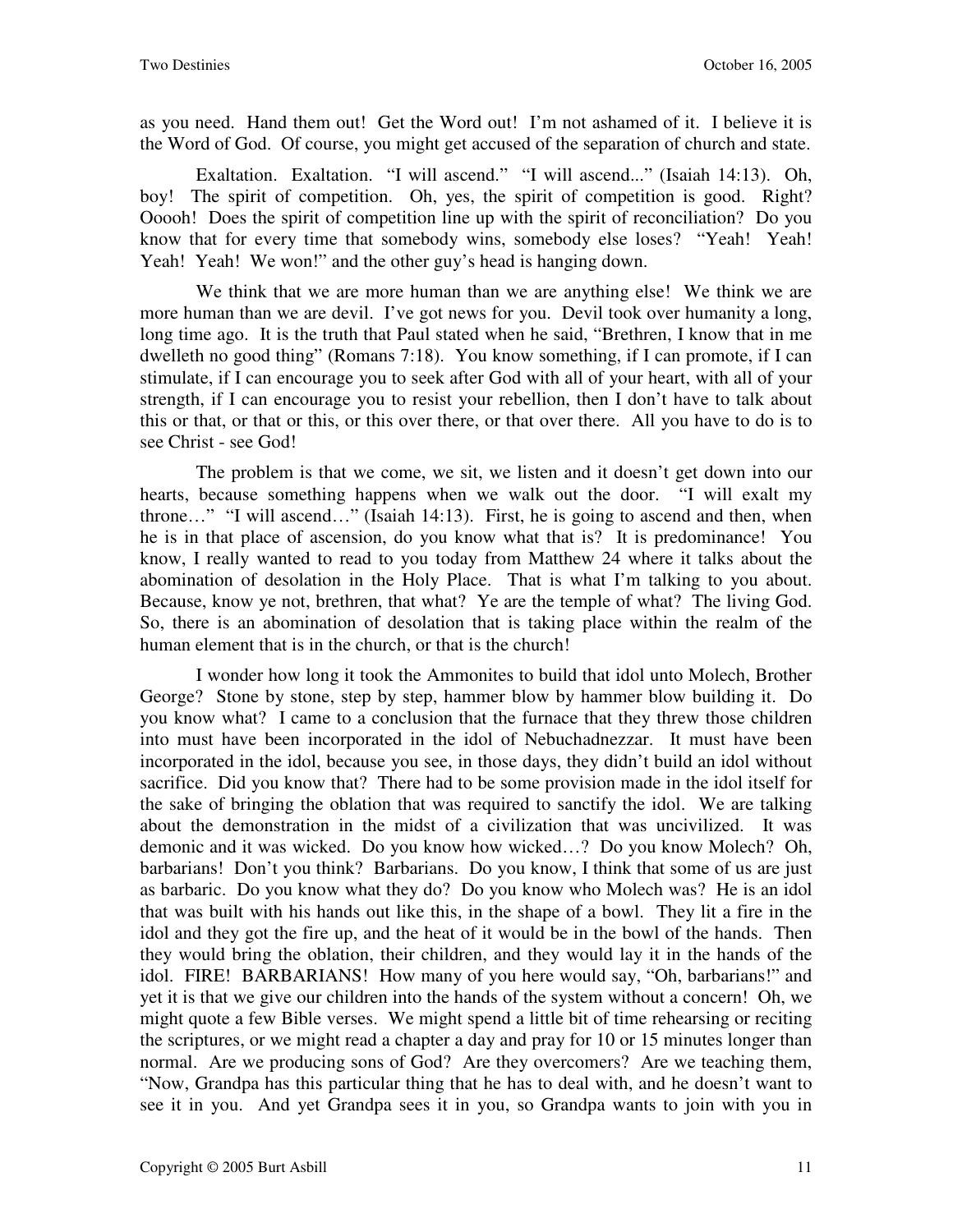prayer, and in fasting maybe, and begin to come against that nature of sin that is in you so that, first of all, it can be broken in you and then it can be broken in Grandpa." Do we teach them about the things and the principles of the body, that the body is the temple of the Yahweh? That whatsoever you do unto the temple, you do it as unto the Lord? DO WE TEACH THEM THAT? Stuffing in all of that junk food and all of that that has absolutely no value for them and we don't know what consequences it may have, that is, unless we look at the cancer rate, Alzheimer's disease, and all of the other maladies that we have in our society. You know, I don't preach food. I really don't. But it seems like I see God changing the diets and restricting… I know a woman who had to go on a strict, strict, diet. God had to inflict her with diabetes in order to get her into a place where He wanted her that she might have the opportunity to obey. He began to talk to her about the body. Not about food necessarily, but about the body, about the principle of sanctification. Do you know that when she got the point, she got delivered? Hallelujah!

*I will ascend into heaven, I will exalt my throne above the stars of God…* Oh, yes. You remember James and John? "Oh God, that one could be on Your left hand, and one could be on Your right" (Mark 10:37). If they would have just said left, that would have left the right open, but they wanted both positions. Call that a little bit like nepotism, or something like that. It is not wrong to want to be there. It is wrong if you want the preeminence of the thing, and you want to have your position as a place of rulership and a right. "Oh - you don't recognize me as the SHEPHERD?" "You don't recognize me as the APOSTLE?" There is only one place that I know of where Paul began to expound upon his position of apostolic-ness, and it was when in the act, the church was questioning it (I Corinthians 9).

*I will exalt my throne above the stars of God* (Isaiah 14:13). "Thou fool, knowest thou not that unless a seed" - what? Does what? Does what? Husbands? Wives? What's your place of preeminence? What ascension? Who are you stepping on to get to your position or your place of preeminence? "I will sit," my goodness, "upon the congregation, in the sides of the north." In these scriptures God is dealing with the ssce (Isaiah 14:13). "…And the devil said unto the woman, Yea, hath God said, Ye shall not eat of every tree of the garden?" (Genesis 3:1). What is that? A rhetorical question? Yes! But she fell for it. And the Body of Christ, not women in particular, but the Body of Christ is, as it were, a woman who is supposed to be betrothed to another, to Christ, and we adulterate the sanctity of that position by our hobnobbing with the other. Let's look at Mary for a moment, the position that she was in, with the fact of her being pregnant. The fact that she was betrothed made her an adulterer because she was not married as we know being married. YET they would have considered her an adulteress, because you see, the judgment that came was not from OUR perspective.

I tell you what! I am so glad that God did what He did when He picked a people. It wouldn't have made any difference who He picked, as far as I am concerned, as long as He picked a people. God had to pick a people. We used to have a little rhyme, "Peter Piper picked a peck of pickled peppers…" I am glad that God picked a people, because you know something? There are so many different nationalities! There are so many different cultures! There are so many different ways of doing things and everybody thinks that their way of doing things is the right way. "But we don't do that here." "Oh, you don't?" "And we don't do that here." "Oh, you don't?" "But we do this!" "Oh, you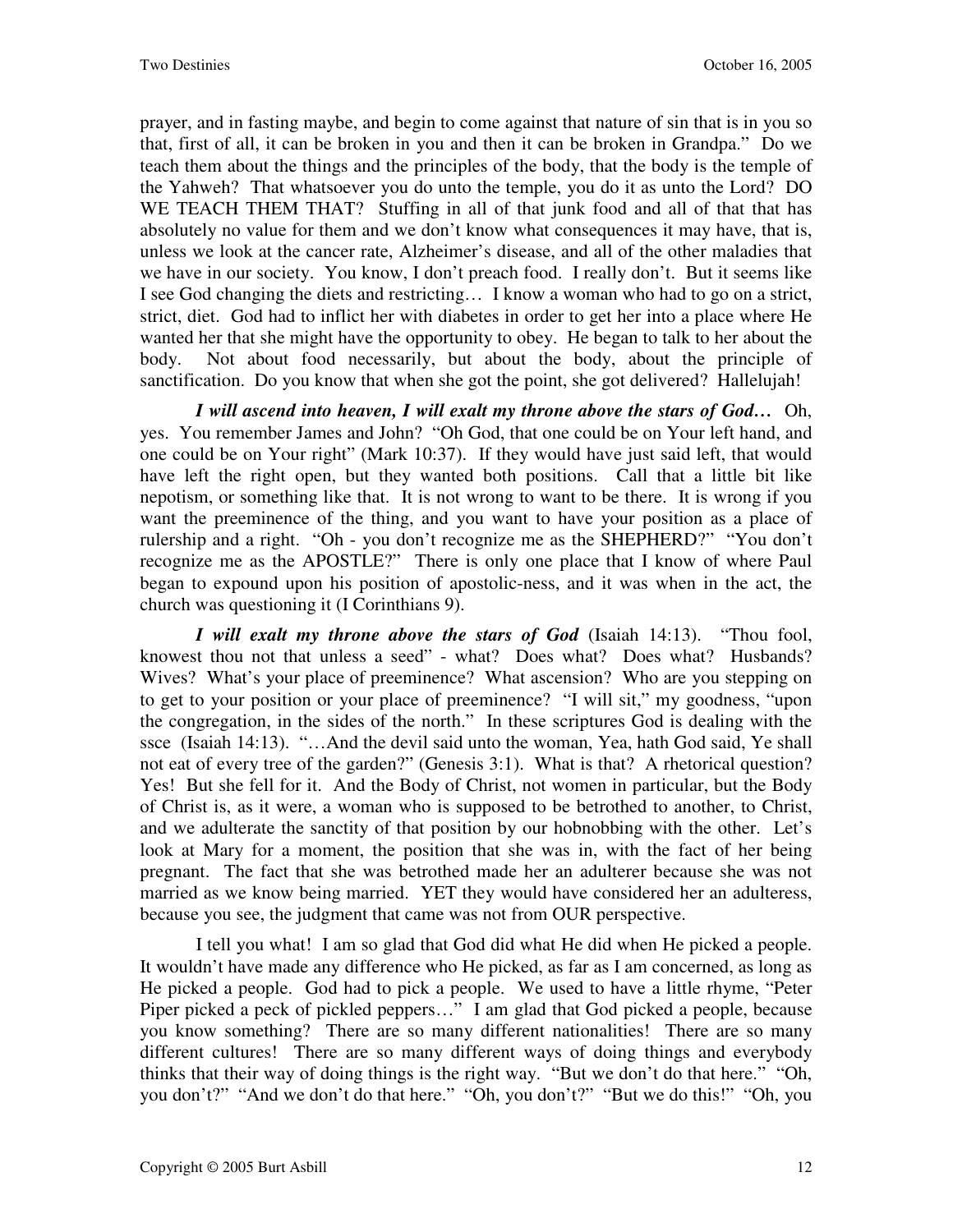do!" "Well, we don't do that, either!" Huh? But you see, God picked a people and He gave that people instructions on how they were supposed to live. You know, there wasn't anything left out! He told them how to eat. He told them how to dress. He told them how to talk to one another. He told them how to live. He told them how they were to do business. He told them how they were to go to church. He told them how they were to brush their teeth. He told them how they were to wash their hands. He told them how they were to wash their clothes. He told them how they were to grow their food. He told them EVERYTHING! How would you like to be in that position? We would accuse anybody who was in that position as being religious or a control freak!

Why did He do that? He had to set a STANDARD to which EVERYTHING could be conformed and that we might have some understanding on how we are to live! I'm not saying that you all go out and be Jews! God did not leave us without interpretation! He brought forth the standard and then He brought forth the Holy Ghost to interpret it. You know, we use the word "culture," or they do, and that is something that is processed in the right way. Did you know they taught respect for their elders? Did you know that? We have no respect for elders. "Well, he is not right." Well, he may not be right, but he is your elder! If a son rebelled against his parents, do you know what they did? They took him out by the gate before the elders, the elders assessed the situation, and if he was found wrong, they stoned him until he was dead! Thank God for the grace of God. I would not ever have been here. Hallelujah!

Do you know something? In the ministry of the Body of Christ, I have a position of authority. Did you know that? And you really don't even have to like me. That has nothing to do with it. But I have a position of authority, and on the basis of my authority and the position that I have, and the responsibility that I have concerning someone in the Body, I can go to God about that someone and ask God to do what needs to be done. I can go about my day, knowing that God is going to hear, that God has heard my prayer and He is going to do just exactly what I asked Him to do. Now, it may take the whipping stick. It could be sickness in the body; it could be sickness in the flesh; it could be tribulation in the family; it could be tribulation in finances. It doesn't make any difference if all that tribulation brings them to a place where they recognize the authority of God! Hallelujah! That is why it really doesn't bother me if people rise up against me. It doesn't bother me. Oh, you know, you get over the first signs of irritation and of course you kick the "poor me" spirit. But the fact of the matter is, I can trust God. I can be fellowshipping with people and working with them in the Lord and if all of a sudden they begin to turn around and they begin to treat me in a way that is not respectful or right, I've got an advocate! I have an advocate and a responsibility because of the position that I have as an elder in the Body, or the position/relationship that I have with the individual that is rising up against me, I have a responsibility to go to God about their attitude. "Look, God! I didn't put myself in this position. You put me here, and You see what is going on here! Oh, God - SEARCH ME FIRST! SEARCH ME FIRST! Now, if my attitude is not right - let's fix it and get it taken care of! But if there is nothing wrong, You need to do something about this situation!" Do you know what? I can trust God! I can trust God, because at the end of the day we are going to be walking side by side. We are going to be walking side by side in the midst of the Kingdom. We are going to be talking about the things of the Lord and doing the thing that God has created us to do together!